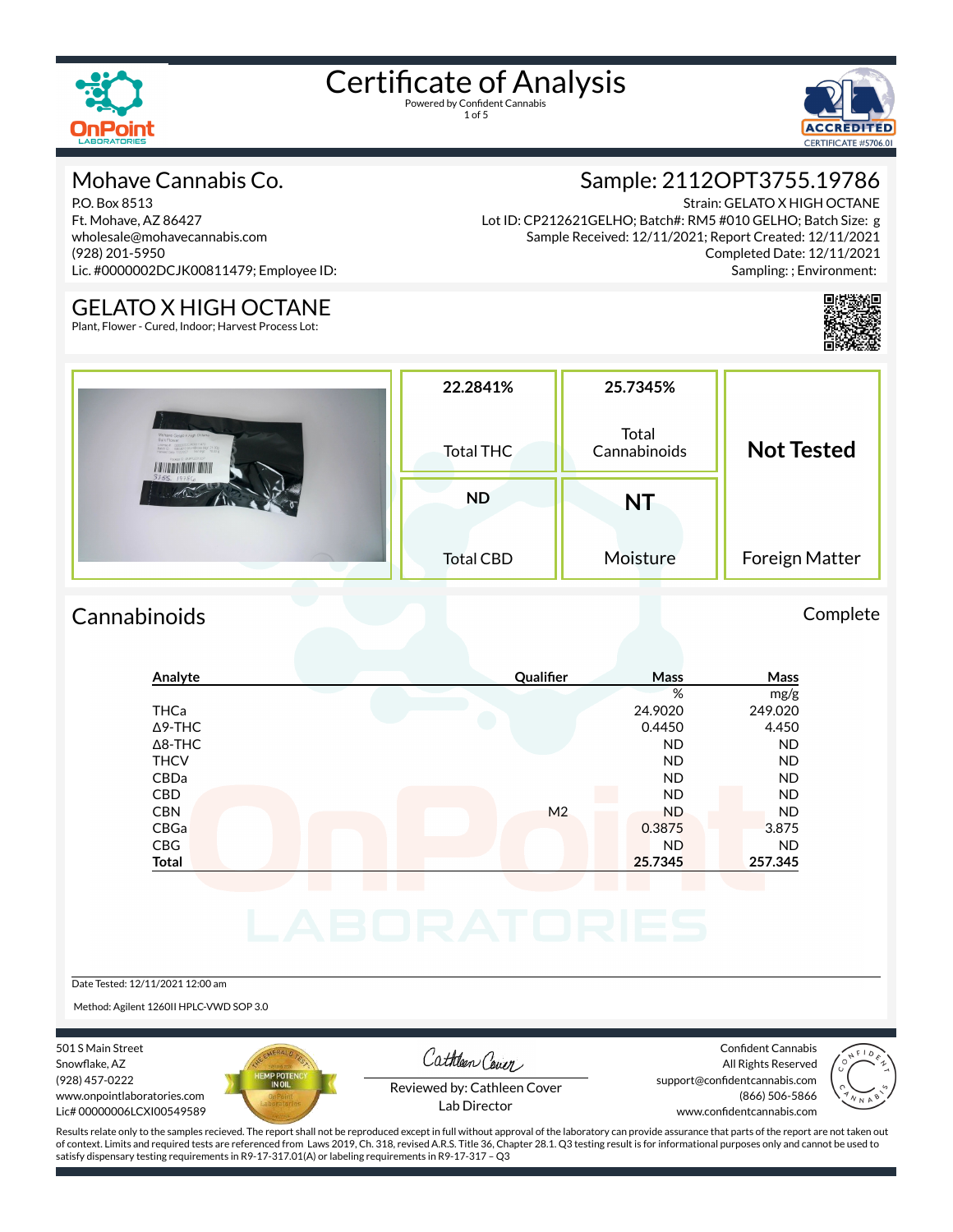

2 of 5



#### Mohave Cannabis Co.

P.O. Box 8513 Ft. Mohave, AZ 86427 wholesale@mohavecannabis.com (928) 201-5950 Lic. #0000002DCJK00811479; Employee ID:

GELATO X HIGH OCTANE Plant, Flower - Cured, Indoor; Harvest Process Lot:

### Sample: 2112OPT3755.19786

Strain: GELATO X HIGH OCTANE Lot ID: CP212621GELHO; Batch#: RM5 #010 GELHO; Batch Size: g Sample Received: 12/11/2021; Report Created: 12/11/2021 Completed Date: 12/11/2021 Sampling: ; Environment:

#### **Terpenes**

| Analyte                | Qualifier | LOQ    | Limit | Mass                                      | <b>Status</b> |
|------------------------|-----------|--------|-------|-------------------------------------------|---------------|
|                        |           | $\%$   | $\%$  | %                                         |               |
| <b>B-Caryophyllene</b> |           | 0.0400 |       | 0.3299                                    | <b>Tested</b> |
| δ-Limonene             |           | 0.0400 |       | 0.2730                                    | <b>Tested</b> |
| Linalool               |           | 0.0400 |       | 0.2155                                    | <b>Tested</b> |
| β-Myrcene              |           | 0.0400 |       | 0.2033                                    | <b>Tested</b> |
| $\alpha$ -Humulene     |           | 0.0400 |       | 0.0993                                    | <b>Tested</b> |
| Endo-Fenchyl Alcohol   |           | 0.0400 |       | 0.0847                                    | <b>Tested</b> |
| $\alpha$ -Terpineol    |           | 0.0400 |       | 0.0725                                    | <b>Tested</b> |
| <b>B-Pinene</b>        |           | 0.0400 |       | 0.0654                                    | <b>Tested</b> |
| 1.4-Cineole            |           | 0.0400 |       | <b>ND</b>                                 | <b>Tested</b> |
| 3-Carene               |           | 0.0400 |       | <b>ND</b>                                 | <b>Tested</b> |
| $\alpha$ -Bisabolol    |           | 0.0400 |       | <b>ND</b>                                 | <b>Tested</b> |
| $\alpha$ -Cedrene      |           | 0.0400 |       | <b>ND</b>                                 | <b>Tested</b> |
| $\alpha$ -Phellandrene |           | 0.0400 |       | <b>ND</b>                                 | <b>Tested</b> |
| $\alpha$ -Pinene       |           | 0.0400 |       | <loq< td=""><td><b>Tested</b></td></loq<> | <b>Tested</b> |
| $\alpha$ -Terpinene    |           | 0.0400 |       | <b>ND</b>                                 | <b>Tested</b> |
| Borneol                |           | 0.0400 |       | <loo< td=""><td><b>Tested</b></td></loo<> | <b>Tested</b> |
| Camphene               |           | 0.0400 |       | <loq< td=""><td><b>Tested</b></td></loq<> | <b>Tested</b> |
| Camphor                |           | 0.0400 |       | <b>ND</b>                                 | <b>Tested</b> |
| Caryophyllene Oxide    |           | 0.0400 |       | <b>ND</b>                                 | <b>Tested</b> |
| Cedrol                 |           | 0.0400 |       | <b>ND</b>                                 | <b>Tested</b> |
| cis-Nerolidol          |           | 0.0400 |       | <b>ND</b>                                 | <b>Tested</b> |
| cis-Ocimene            |           | 0.0400 |       | <b>ND</b>                                 | <b>Tested</b> |
| Eucalyptol             |           | 0.0400 |       | <b>ND</b>                                 | <b>Tested</b> |
| Farnesene              |           | 0.0400 |       | <b>ND</b>                                 | <b>Tested</b> |
| Fenchone               |           | 0.0400 |       | <loq< td=""><td><b>Tested</b></td></loq<> | <b>Tested</b> |
| y-Terpinene            |           | 0.0400 |       | <b>ND</b>                                 | Tested        |
| y-Terpineol            |           | 0.0400 |       | <b>ND</b>                                 | <b>Tested</b> |
| Geraniol               |           | 0.0400 |       | <b>ND</b>                                 | Tested        |
| <b>Geranyl Acetate</b> |           | 0.0400 |       | <b>ND</b>                                 | <b>Tested</b> |
| Guaiol                 |           | 0.0400 |       | <b>ND</b>                                 | <b>Tested</b> |
| Isoborneol             |           | 0.0400 |       | <b>ND</b>                                 | <b>Tested</b> |
| Isopulegol             |           | 0.0400 |       | <b>ND</b>                                 | <b>Tested</b> |
| Menthol                |           | 0.0400 |       | <b>ND</b>                                 | <b>Tested</b> |
| Nerol                  |           | 0.0400 |       | <b>ND</b>                                 | <b>Tested</b> |
| Ocimene                |           | 0.0400 |       | <b>ND</b>                                 | <b>Tested</b> |
|                        |           | 0.0400 |       | <b>ND</b>                                 | <b>Tested</b> |
| Pulegone               |           | 0.0400 |       | <b>ND</b>                                 | <b>Tested</b> |
| Sabinene               |           |        |       |                                           |               |
| Sabinene Hydrate       |           | 0.0400 |       | <b>ND</b>                                 | <b>Tested</b> |
| Terpinolene            |           | 0.0400 |       | <b>ND</b>                                 | <b>Tested</b> |
| Valencene              |           | 0.0400 |       | <b>ND</b>                                 | Tested        |



Primary Aromas





**1.3436%**

Total Terpenes

Date Tested: 12/09/2021 12:00 am

Method: Agilent Intuvo 9000 gas chromatography direct injection

501 S Main Street

Snowflake, AZ (928) 457-0222 www.onpointlaboratories.com Lic# 00000006LCXI00549589 Cathleen Cover

Confident Cannabis All Rights Reserved support@confidentcannabis.com (866) 506-5866



Reviewed by: Cathleen Cover Lab Director

www.confidentcannabis.com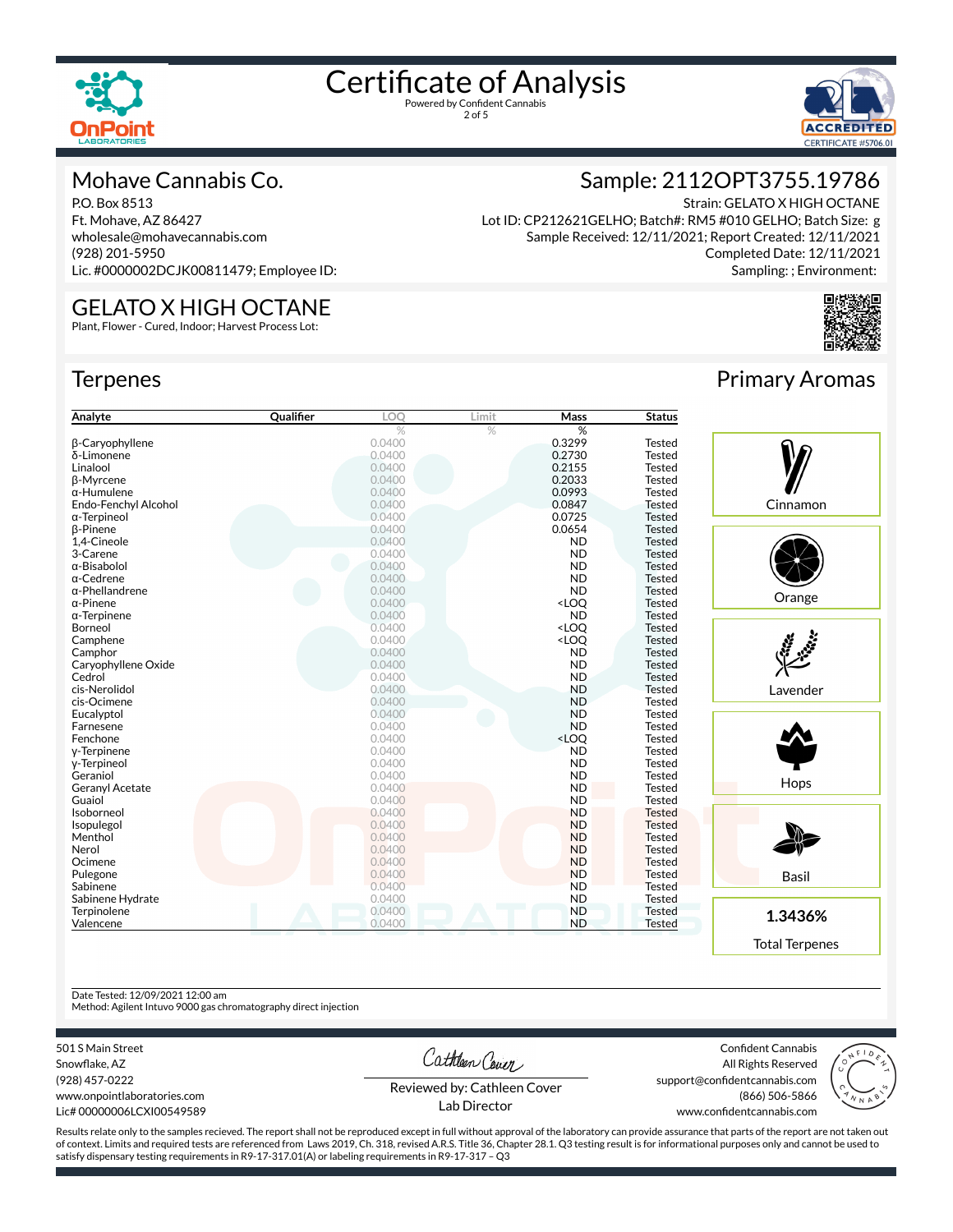

3 of 5



#### Mohave Cannabis Co.

P.O. Box 8513 Ft. Mohave, AZ 86427 wholesale@mohavecannabis.com (928) 201-5950 Lic. #0000002DCJK00811479; Employee ID:

#### GELATO X HIGH OCTANE

Plant, Flower - Cured, Indoor; Harvest Process Lot:

#### Microbials Pass



Sample: 2112OPT3755.19786

Lot ID: CP212621GELHO; Batch#: RM5 #010 GELHO; Batch Size: g Sample Received: 12/11/2021; Report Created: 12/11/2021

Strain: GELATO X HIGH OCTANE



## **Analyte Cualifier Limit Status Cualifier Limit Units Status** CFU/g CFU/g **Aspergillus Not Detected in 1g ND Pass** E. Coli 100.0000 ND Pass **Salmonella** Not Detected in 1g **ND** Pass Date Tested: 12/08/2021 12:00 am Method: BioRad qPCR 501 S Main Street Confident Cannabis Cathleen Cover Snowflake, AZ All Rights Reserved (928) 457-0222 support@confidentcannabis.com Reviewed by: Cathleen Cover www.onpointlaboratories.com (866) 506-5866 Lic# 00000006LCXI00549589 www.confidentcannabis.com

Lab Director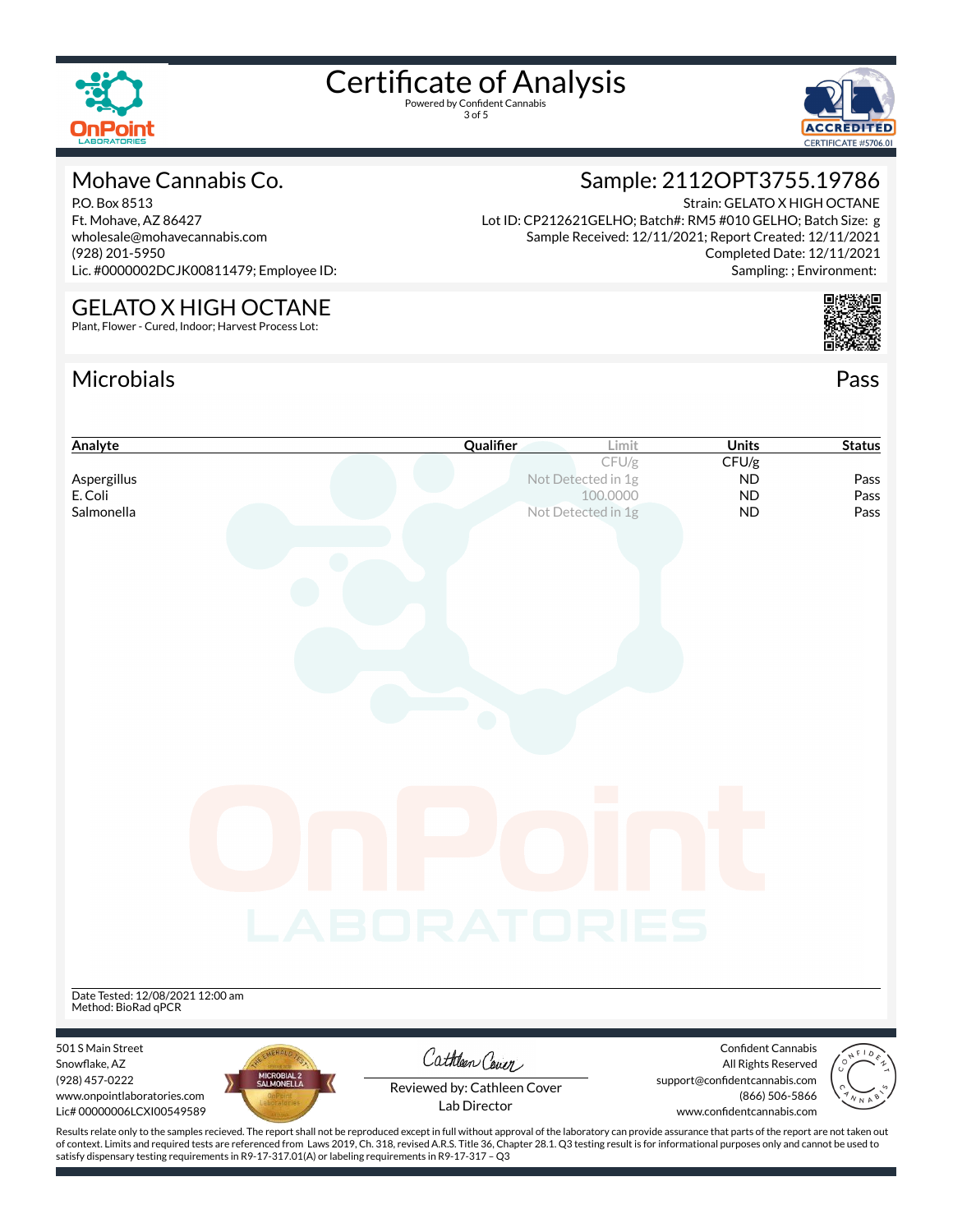

4 of 5



#### Mohave Cannabis Co.

P.O. Box 8513 Ft. Mohave, AZ 86427 wholesale@mohavecannabis.com (928) 201-5950 Lic. #0000002DCJK00811479; Employee ID:

## GELATO X HIGH OCTANE

Plant, Flower - Cured, Indoor; Harvest Process Lot:

### Heavy Metals **Pass**

### Sample: 2112OPT3755.19786

Strain: GELATO X HIGH OCTANE Lot ID: CP212621GELHO; Batch#: RM5 #010 GELHO; Batch Size: g Sample Received: 12/11/2021; Report Created: 12/11/2021 Completed Date: 12/11/2021 Sampling: ; Environment: